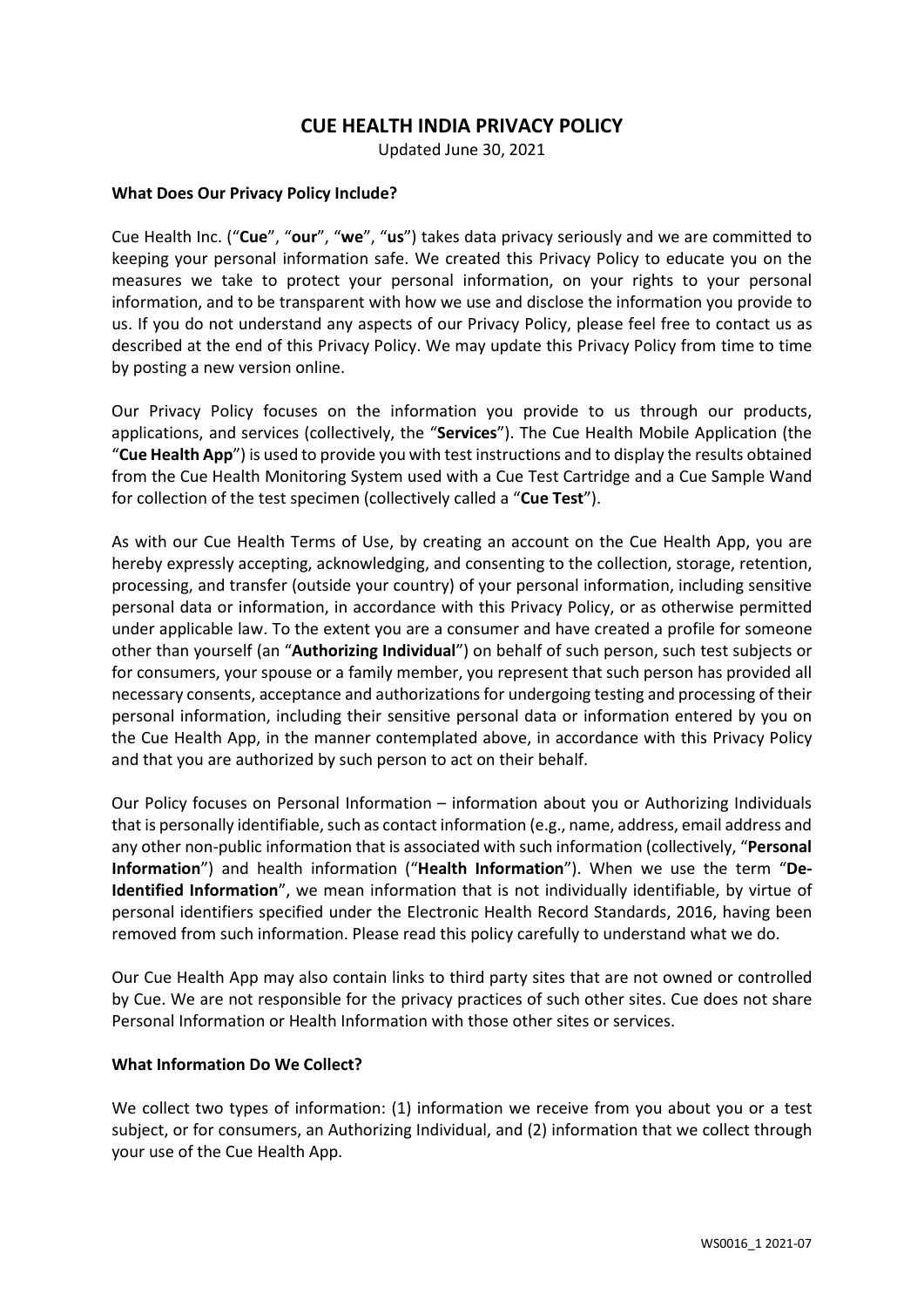**Information You Provide and Information We Collect:** You provide us information in several ways through our technology. Some of this information may be linked to you personally or to a test subject. This Privacy Policy applies to this and other information that you provide to us.

- **Your Account Information**. When you create an account, we ask you to enter your email address. When you set up a profile in your account for yourself or others, you must provide us with their names, birthdates, and state and postal code of residence. If you are a health care provider, you may also provide us with a medical record number or other patient identifier. When you use the Cue Health App to request information from us, contact customer support, or otherwise communicate with us, you provide additional information to us.
- **Your Cue Test Results.** When you use the Cue Health App, test results are generated. If you have an account, Cue Test Results may be stored under any profile that you have created under your account. In addition, the Cue Health App generates run time data (Cue Cartridge Reader Serial Number, Cue Cartridge Reader Status Data such as battery level, Cartridge Serial Number, and date and time of the Cue Test).
- **Device Information**: We collect technical information when you use the Cue Health App. This includes information such as the type of mobile device you use, your device operating characteristics, a unique device identifier, location information, and other information about your session on the Cue Health App.
- **Browsing Information**: We use technologies such as mobile device identifiers to collect information about your use of our Services. We use these tools to improve the quality of our service, including for storing user preferences, tracking user trends, and providing relevant advertising to you.
- **Geolocation Information**: When you create an account we ask your permission to obtain your geolocation information. You can always remove our access in your mobile device settings.

# **How Do We Use and Share Personal Information Or Health Information?**

We will protect Health Information in compliance with applicable laws.

We may use Personal Information or Health Information for the following purposes (subject to applicable legal restrictions):

- To provide you with the Services
- To communicate with you, provide you updates, respond to your requests, and provide customer support
- To improve and enhance our Services, including developing new products, features, and functionality
- To create De-Identified Data
- For other specific purposes that we provide you with notice of at the time the information is collected
- For compliance purposes, including enforcing our Terms of Use or other legal rights
- As required by public health authorities or other governmental agencies to fulfil our legal or regulatory obligations
- For security purposes to protect our Cue Health App and Services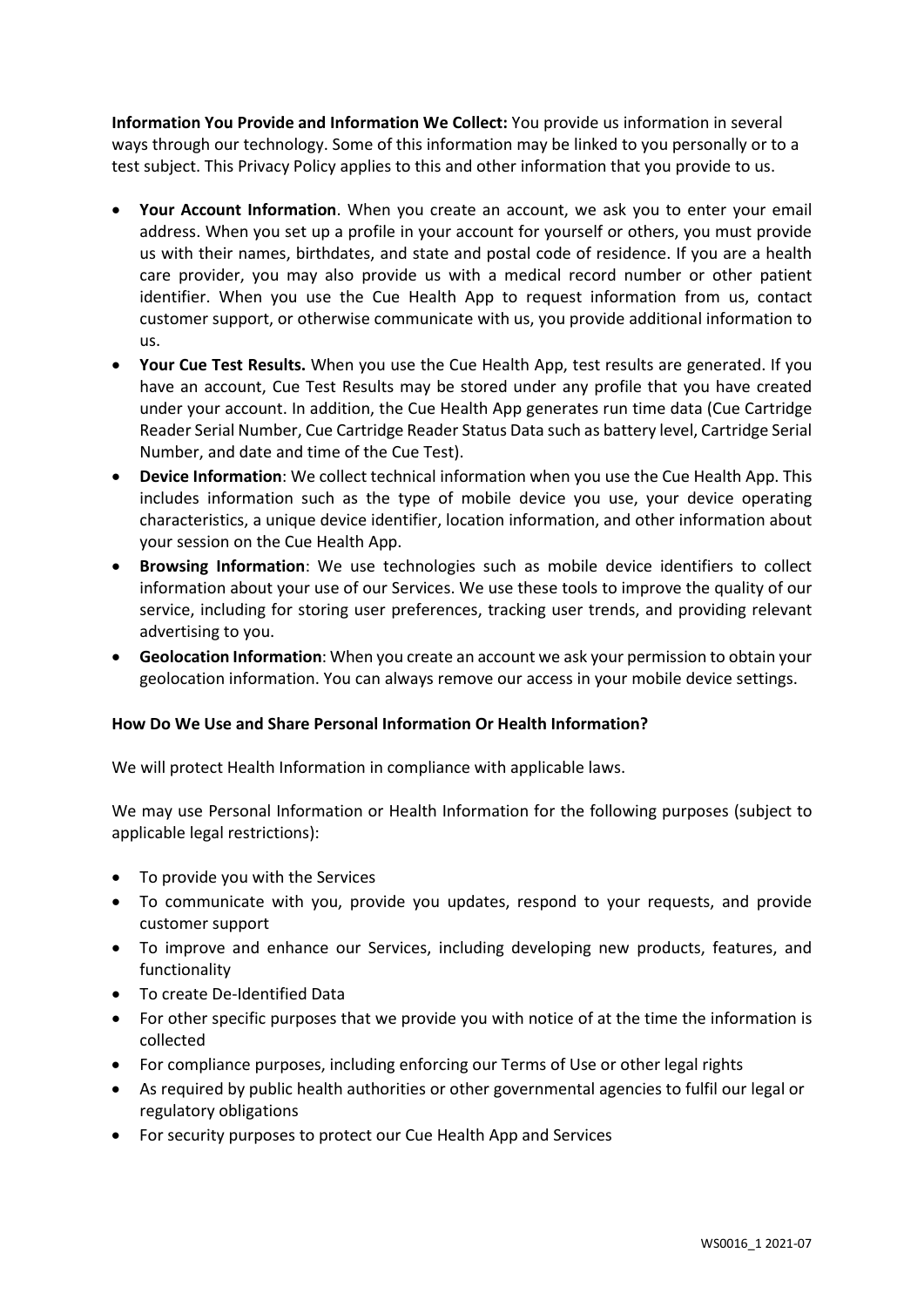We may share Personal Information and Health Information in limited circumstances (subject to applicable legal restrictions) as follows:

- To subcontractors, service providers and other third parties we use to support our business and who are bound by contractual obligations to keep Personal Information and Health Information confidential and use it only for the purposes for which we disclose it to them.
- To your health care provider, health care professional, health plan, employer's clinical team, health care benefits consultant, or benefits manager clinical team if your use of the Services is made available and paid for by such group.
- As required by law, which can include providing information as required by statute, regulation, subpoena, court order, legal process, or government request.
- To report, either directly or indirectly, to the United States Food and Drug Administration, the Indian Central Drugs Standard Control Organization or other regulatory bodies for adverse events related to medical device problems.
- To report to the United States Centers for Disease Control and Prevention, the Indian Council of Medical Research or other federal, state, or other government agencies or bodies as required for public health surveillance, public health response or related purposes.
- For a merger, sale, or other asset transfers in connection with a corporate transaction, in which we are acquired by or merge with another company.
- As otherwise authorized by law.

**De-Identified Information.** We may use and share De-Identified Information created by us without restriction, including to create aggregate data for research, product development or enhancement, or statistical analysis.

**Other Uses With Your Consent.** In addition to the sharing described elsewhere in this Policy, we will share Personal Information with companies, organizations, or individuals outside of Cue only when we have authorization to do so. If you choose and if you are a consumer, you may also email your Cue Test Results to your health care providers or other persons or entities. You may also authorize Cue to send your Test Results to your employer or others each time you take a test. For clarification, to the extent your health care provider, health care professional, health plan, employer's clinical team, health care benefits consultant, or benefits manager clinical team sponsors your use of the Services (i.e., the Services are paid for or made available by your health care provider, health plan, employer, etc.), by using the Services, you have authorized Cue to send your Test Results to such group.

**Children And Minors.** The Cue Health App is intended for adults who are at least age 18 or such older age as may be required by applicable state law. We do not knowingly collect or solicit any information from anyone under the age of 18 though our Services. If you are a healthcare provider, parent or legal guardian of a minor, you may include information about that person in your account. In the event that we learn that we have inadvertently collected personal information from a child under the age of 18 (or such older age of majority) without the consent of their parent or legal guardian, we will use reasonable efforts to quickly delete that information.

# **For how long do we retain your information?**

We will retain and maintain your personal information, including health information, in our servers in accordance with our Retention Policy. We will delete your health information upon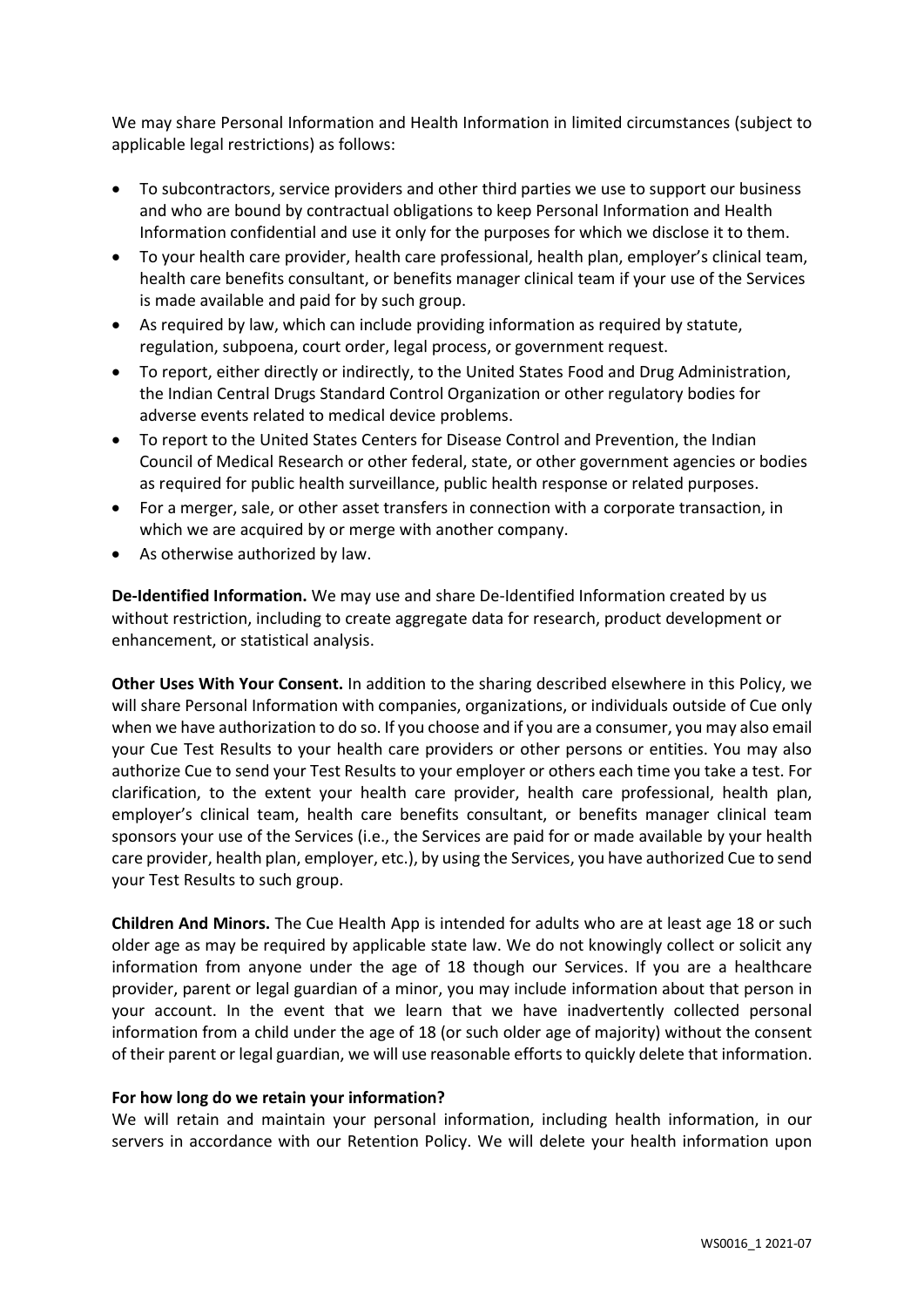completion of the purpose for which such information was collected, unless required or permitted to be to be retained by applicable law.

# **How Do You Access And Update Your Personal Information?**

You can access and update certain information we have relating to your account (email, profile information, and preferences) by signing into your account and going to the "My Account" section of our Cue Health App.

**Opt-Out and Withdrawal of Consent.** You may opt-out from providing consent for collection of your personal information, including sensitive personal data or information, however, as a result of the same, we may be unable to deliver to you our Services.

You may withdraw your consent for processing your personal information and health information by writing to our Grievance Officer at privacy@cuehealth.com. We will delete or anonymize your information, in accordance with this Privacy Policy, pursuant to your withdrawal.

# **How Is Your Information Protected?**

We use industry standard physical, technical and administrative security measures and reasonable security practices and safeguards in compliance with applicable laws to protect the confidentiality and security of Personal Information and Health Information consistent and commensurate to the risk of our information assets. Our information security practices are aligned with the ISO/IEC/27001 standard. However, even with these safeguards, we cannot guarantee, ensure, or warrant the security of any information you transmit to us. There is no guarantee that information may not be accessed, disclosed, altered, or destroyed by breach of any of our physical, technical, or managerial safeguards. It is your responsibility to protect the security of your login information. You should report any security violations or breaches to us by contacting us at privacy@cuehealth.com or by calling us at 833.CUE.TEST (833-283-8378).

# **Where Will Your Information Be Maintained?**

The Cue Health App is operated and managed on secure, cloud-based servers located and operated within the United States. By using and accessing our Services, you agree and consent to the transfer to and processing of Personal Information on servers located in the United States, even when you travel or submit your personal information from outside the United States. You recognize that your information will be protected in accordance with U.S. laws, which may be different than required under the laws of any location where you reside. We will require that the personal data is afforded at least the level of protection that we are subject to under applicable law where your data is collected.

# **How Will You Know If This Policy Changes?**

We may change this Privacy Policy from time to time in the future. We will post any revised version of the Privacy Policy on this page and at other places we deem appropriate. Continued use of our Services will indicate your acknowledgement of such changes and agreement to be bound by the terms and conditions of such changes.

# **How Can I Contact You If I Have Questions?**

If you have any questions, concerns, complaints, or suggestions regarding our Privacy Policy or otherwise need to contact us, please contact our Grievance Officer at privacy@cuehealth.com, or call us at 833.CUE.TEST (833-283-8378), or by regular mail at: